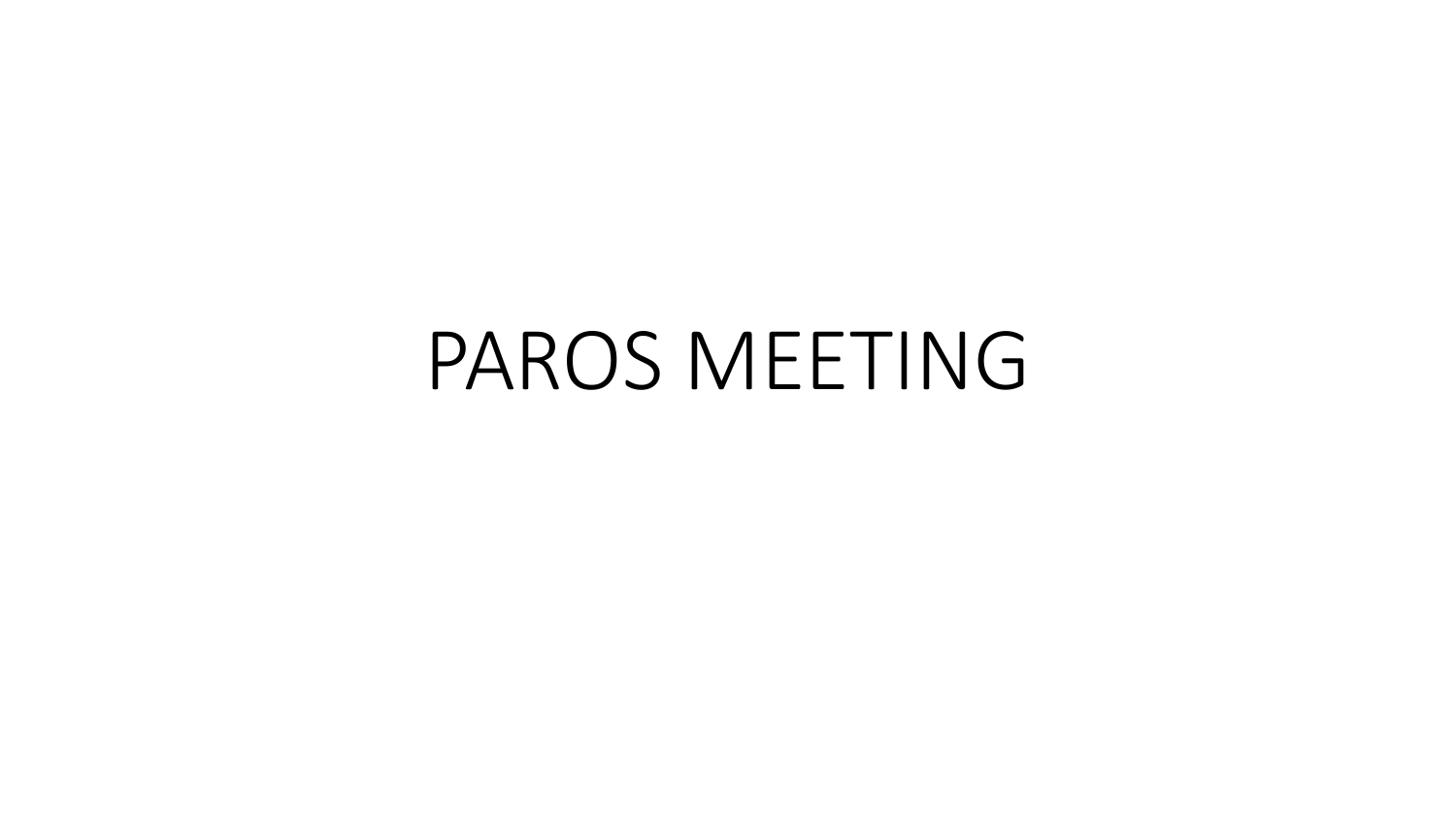## Southern Malaysia

- Data collection using Research Assistant was temporarily stopped due to funding issues for many sites.
- One of the sites is still sending data into the system.
- Major site is undergoing some restructuring of administration process and will begin contribution of data by August.
- Prehospital care records are in many sites not centralized therefore there maybe problems in tracing datas.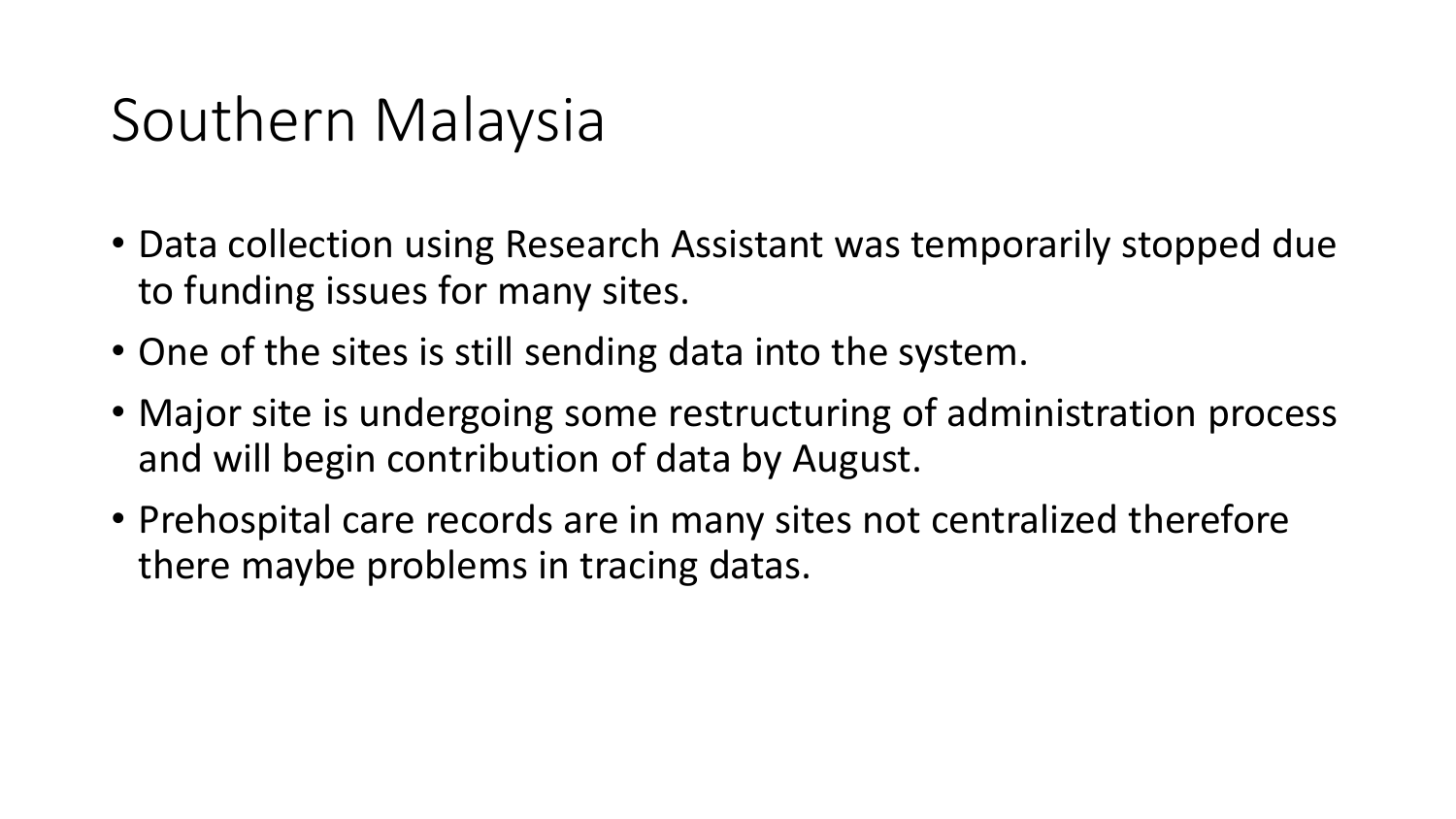## PAROS GRA – Implementation plan/progress

| Step                                                           | Implementation                                                                                                                                                                                                              |
|----------------------------------------------------------------|-----------------------------------------------------------------------------------------------------------------------------------------------------------------------------------------------------------------------------|
| Establish a cardiac arrest registry                            | Method of gathering data is in testing phase.<br>Compilation of information into a registry format is in<br>discussion phase with MOH.                                                                                      |
| Begin Telephone-CPR with ongoing training and QI               | T-CPR is already implemented using the EMD protocol.<br>February 2017, we got all MECC MD to agree to perform QI for<br><b>T-CPR</b>                                                                                        |
| Begin high-performance EMS CPR with ongoing<br>training and QI | Since 2016, we have been doing a done day course on HP-EMS<br>CPR open to all PHCS responders. Up to date about 200<br>responders/year have been trained.<br>QI measurements will be feasible by $4th$ quarter of the year. |
| Begin rapid dispatch                                           | Implemented and monitored centrally. Monitoring by indirect<br>method of summation of the response time.                                                                                                                    |